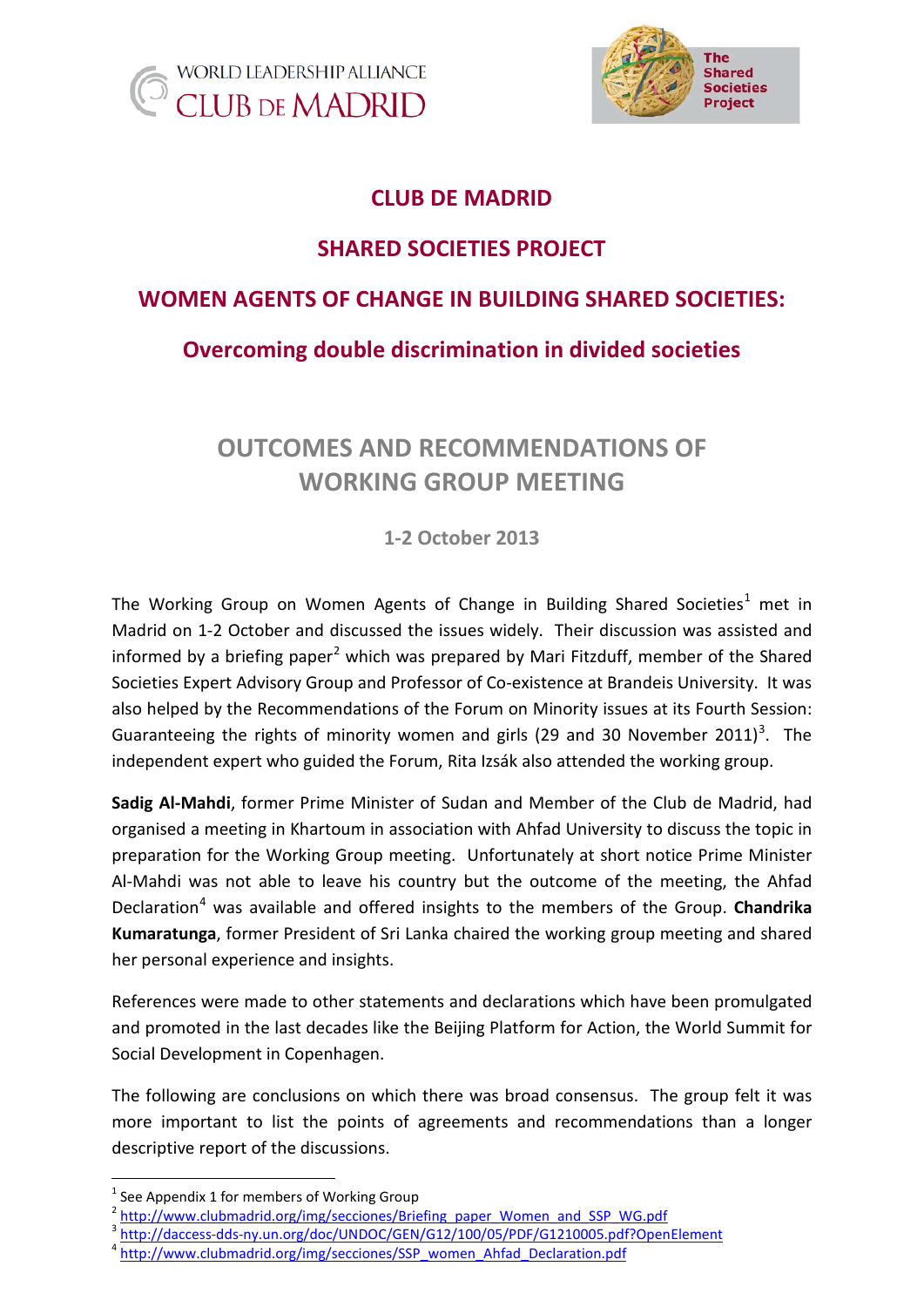

#### **CONTEXT**

Women are differentially and negatively impacted upon compared to men by tensions related to identity - the greater the tension the greater the negative impact. Women in the weaker and more disadvantaged sections of society face greater difficulties and as such are doubly discriminated against  $-$  by their gender and their identity group  $-$  but women from more powerful identity groups may also be disadvantaged by the inter-group tension.

Some women also face other forms of disadvantage on grounds of disability, age, isolated location, etc. This can be termed "multiple discrimination".

It is therefore important to identify the challenges faced by women in these circumstances and the processes and dynamics involved, and take steps to deal with them. In spite of the difficulties they face, women can often play a key role in this process and in doing so contribute to overcoming intergroup tensions and the disempowerment of women. They have particular strengths and opportunities which are often underutilised.

#### **CURRENT CONSENSUS**

It is widely acknowledged that it is both right and helpful to increase the ability of women, particularly from disadvantaged communities, to participate in the development of Shared Societies.

There are a number of process and outcomes which are presumed to be desirable, but they are not well articulated. They include:

- Individuals and groups should have opportunities to fulfil the aspirations
- There must be greater respect for the personal dignity of women from all sections of society and support for their human rights
- There must be opportunities to contribute fully to political, social, cultural and economic life
- Government services and provision should respond to the needs of all women regardless of identity, values and concerns which may mean they need to be provided in different ways to different identity groups

#### **However:**

The members of the working group were very aware that progress is frustratingly slow. For example, the poorest are disproportionally found in specific identity groups and within those groups women often carry the heaviest burden, while other groups are much more affluent.

#### **WHY?**

The working group considered why this is the case and a number of factors were identified, some related to generally entrenched attitudes to gender and others more directly related to ethnic relations: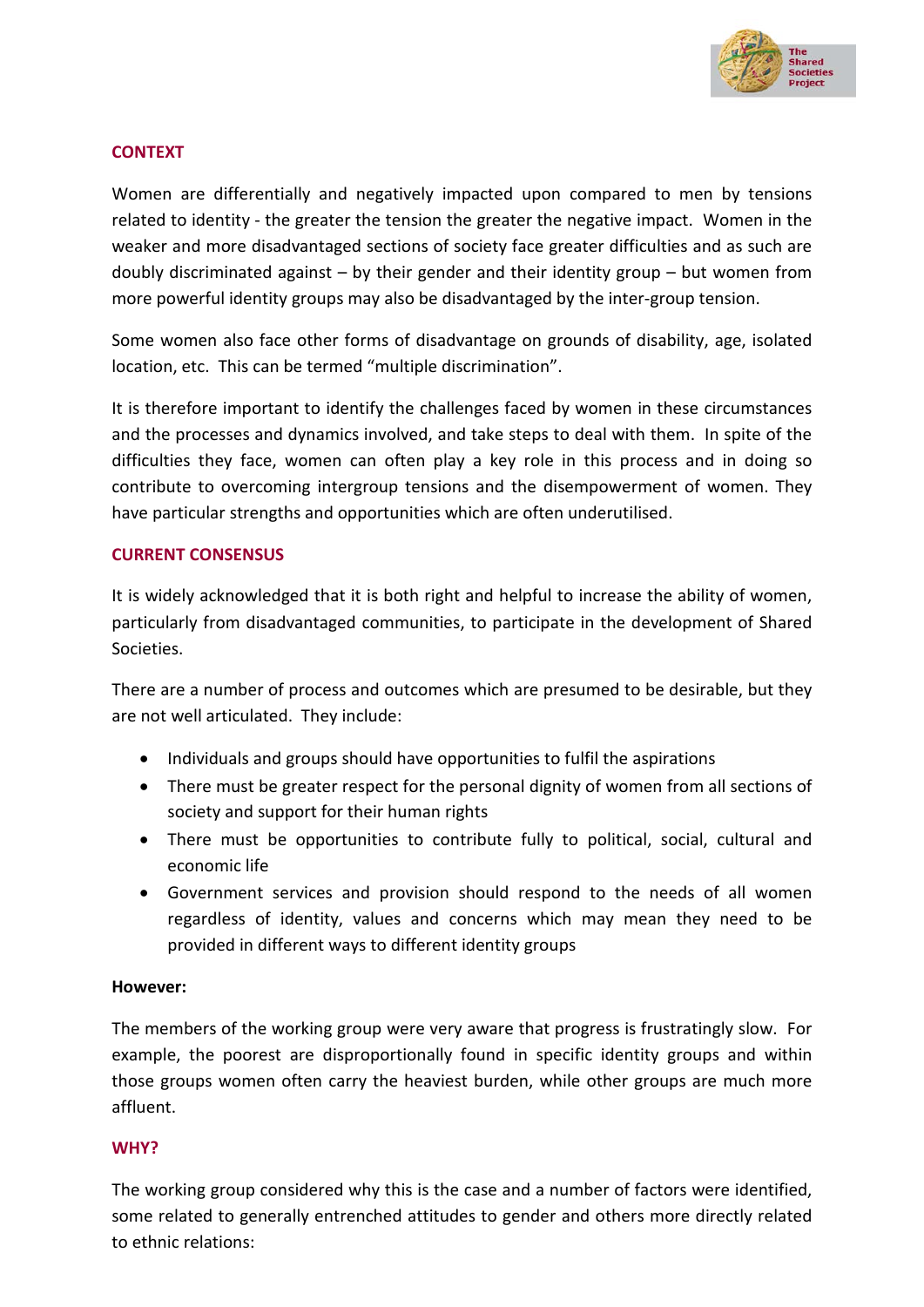

- Inertia and lack of political will
- Misogyny and male prejudice
- Existing political culture
- Lack of power and influence to change the male-oriented, sectarian social and political norms, which have often been transmitted from one generation to the next
- Segregation
- Fear and a sense of threat from those who are different leads to hostility
- Harmful traditional practices
- In polarised political cultures the status quo becomes more entrenched and inflexible
	- o Challenging traditional gender roles and practices are seen as undermining the community
	- o The space to animate for change becomes squeezed.
- The challenge of modernity creates a similar dynamic

#### **THEREFORE:**

It is important:

- to focus on underlying dynamics, the process and processes at work,
- to change those dynamics, and
- to locate leadership levels and niches, local and national, where change can happen.

#### **WHAT IS NEEDED?**

- Recognition that situations of social tension and intergroup polarisation create opportunities because:
	- o Existing system and established (often male) political actors become immobilized
	- o New (female) leadership can reach out (often unnoticed) in new ways and initiative change
	- o But often at a personal and family cost: taking action and speaking out can break the bonds with one's own community without being fully accepted by other communities
- Partnerships between civil society and decision makers.
- A holistic and integrated perspective
- Mainstreaming of practices and achievement developed and tested in specific situations
- Awareness raising through:
	- o Dialogue within and between stakeholders
	- o Education, formal and informal
	- o More informed and sensitive media coverage
	- o Articulating and owning agendas for change
- Renaming and reframing challenges
	- o for example, inclusion is in everyone's interests
- Behaviour change (which often precedes attitude change) by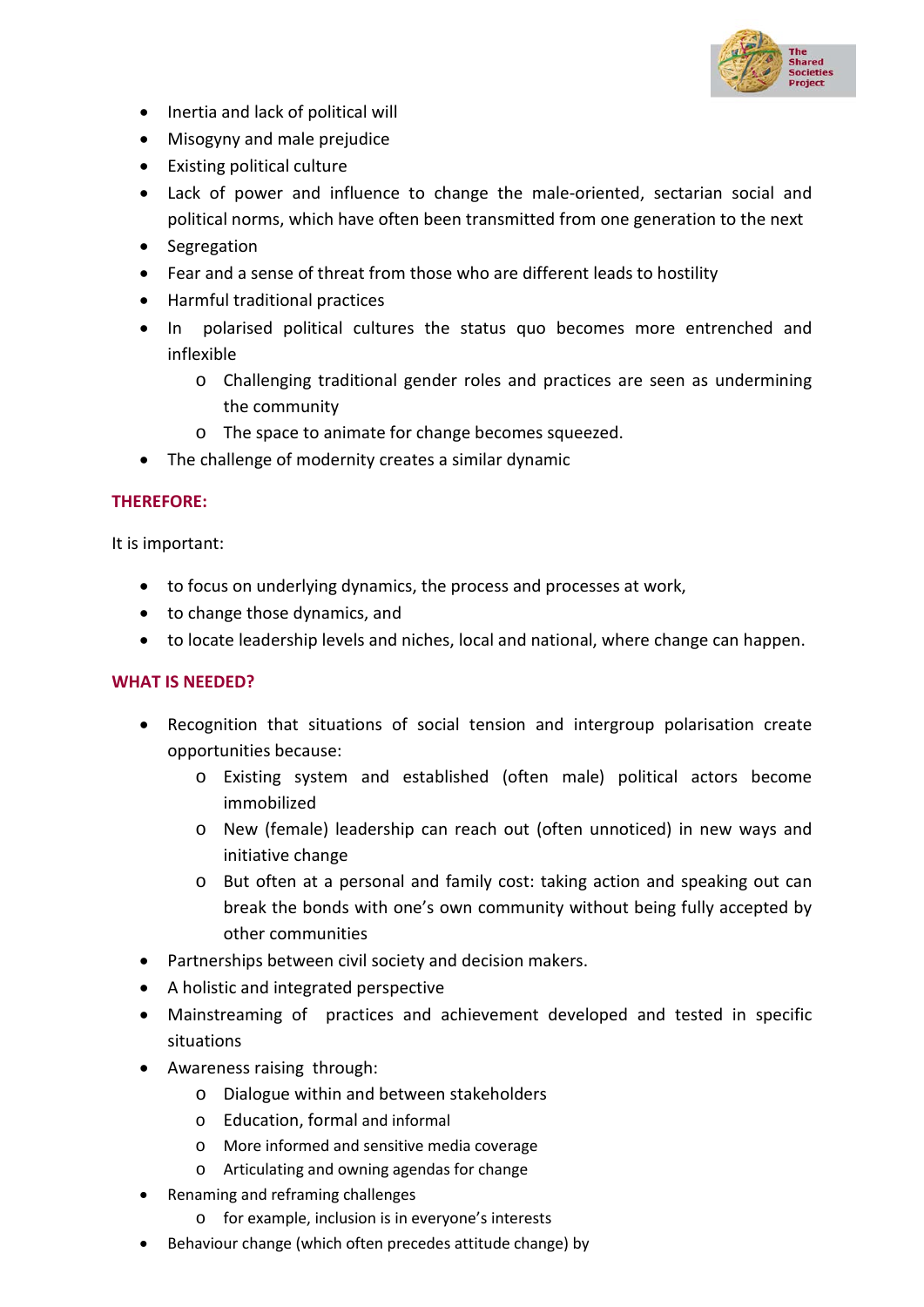

- o Establishing expectations and standards across gender and identity boundaries
- o Setting explicit but not exclusive targets
- o Assessing impact on desirable outcomes of current policies and practices
- o Audits of progress country by country (possibly naming and shaming poor practice)

#### **HOW?**

- Reinforce the importance of existing declarations and statements on the rights of minorities and the rights of women
- Increase the ability of women from disadvantaged communities to participate in the development of Shared Societies
- Increase the ability of societies to engage women, especially from disadvantaged and marginalised identity groups, in the development of shared societies' visions and goals for their society
- Stimulate women to engage and participate politically, culturally, socially and economically in the inter-community issues in their environment
- Provide support to those who do engage by creating networks, peer support and mentoring
- Take affirmative action
- Promote examples of change and transformation across gender and identity boundaries
- Operate in parallel at different levels: with dominant and disadvantaged communities and with leaders and local communities
- Implement pilot activities
- Identify donors supportive to such process-oriented initiatives and ensure continuity of financial support
- Adopt innovative approaches to funding

#### **NEXT STEPS**

The working group then identified possible next steps which would contribute to the translation of the ideas that were discussed into societies that were more social inclusive and truly shared both in terms of gender and identity. Many actions were proposed which are included in appendix 2. They were grouped into ten themes, most of which resonate with the Shared Societies Commitments:

- 1. Collection of data disaggregated in terms of gender and identity
- 2. Processes of participation and institutionalizing of those processes
- 3. Preparing and supporting women in participating
- 4. Ensuring implementation of basic government obligations and donor services
- 5. Providing security
- 6. Creating indicators of success
- 7. Raising awareness and communication
- 8. Ensuing the economic empowerment of women from disadvantaged groups
- 9. Ensure sustainability of initiatives
- 10. Strengthen resilience of women from disadvantaged communities to assist with the overall resilience of the community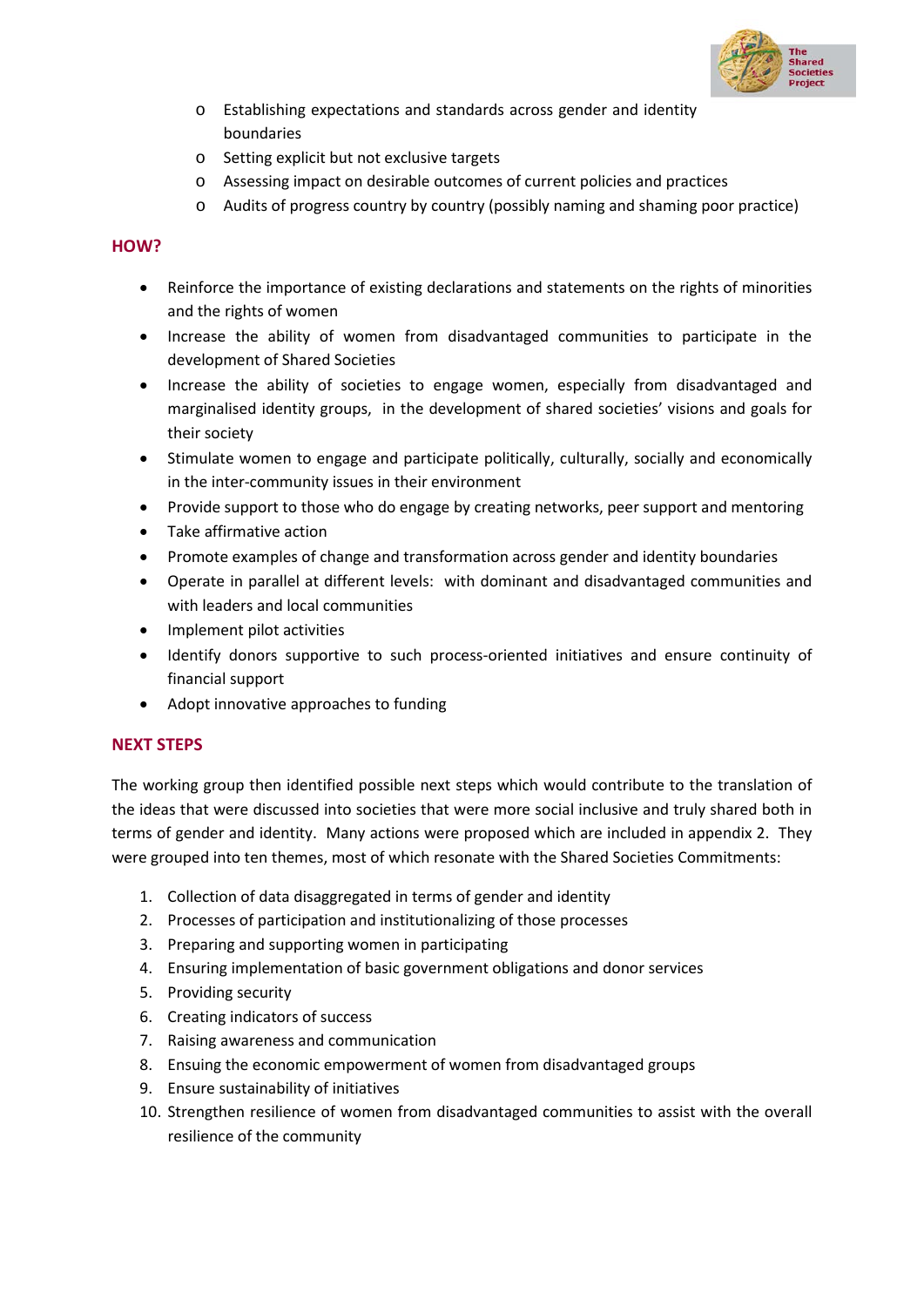

#### **PILOT ACTIONS AND ACTIVITIES**

The working group recognised that the agenda that it was creating was very comprehensive which makes it's achievement a daunting challenge. The members therefore proposed a series of immediate actions and pilot activities which would build towards the overall transformation processes that are needed.

- Highlight the need for disaggregated data, especially in the context of the Post 2015 process and the creation of new Sustainable Development Goals.
- Promote legally binding mechanisms, at state level, for the participation by women from disadvantaged communities
- Call for the creation of meetings between community members and leaders from disadvantaged communities
- Develop pilot partnerships between local women from disadvantaged communities, national organisations working with them and policymakers
- Bring together women leaders from marginalised communities (NGO members, community leaders, elected and appointed leaders) and create networks (including supportive men) to explore, communicate and engage with the concepts of the Shared Societies Project.
- Call on governments to locate responsibility and accountability for improving the situation of women in disadvantaged and marginalised communities (e.g. a ministry for intergroup relations and equal rights for all)
- Ensure this perspective is incorporated in the Post-2015 Development Agenda (targeting double discrimination and recognising the role of women as agents of change in such situations)
- Call for the creation of inter-identity group forums (with full participation by women) at local and national level, independent of, but supported by government, including their active participation
- Meet with and engage on these themes with women parliamentarians and leaders from disadvantaged identity groups during all missions in specific countries
- Meet with potential donors (ACP, EU, World Bank, etc) and explore how they can be supportive and relevant
- Produce a guidebook of good practices and/or include examples in a website
- Gender-proof existing Shared Societies Project materials

These proposals were mainly directed at the Club de Madrid but are by no means only applicable to the Club de Madrid. The Shared Societies Project will work to implement some of these ideas but it will require other agencies and organisations to share some of the responsibility in order to create Shared Societies in which women play their full and rightful role.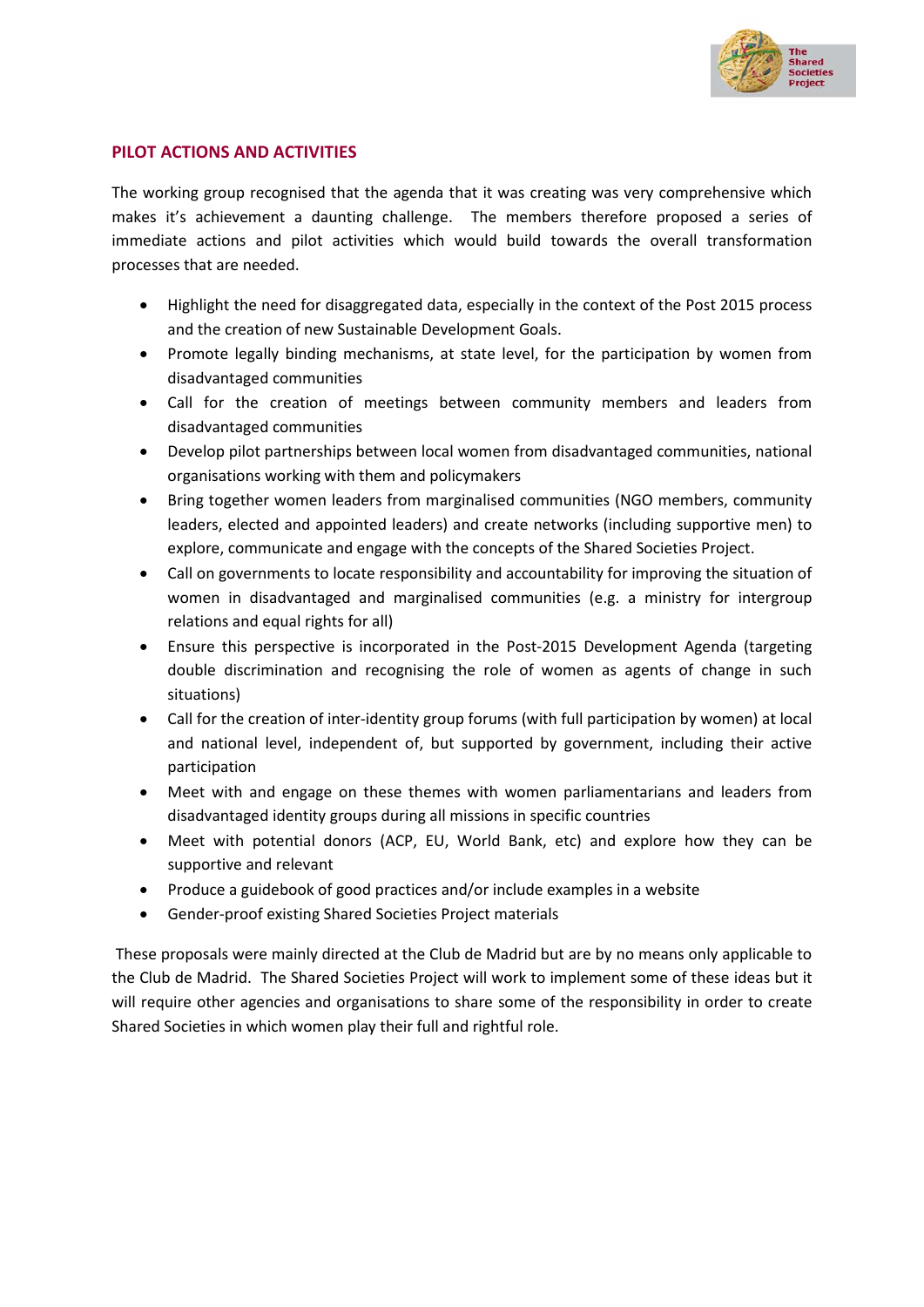

## **APPENDIX 1 MEMBERS OF THE WORKING GROUP ON WOMEN AGENTS OF CHANGE IN BUILDING SHARED SOCIETIES**

- Maria Elena **Agüero** Deputy Secretary General, Club de Madrid
- Hajar **Al-Kuhtany** International Forum for Islamic Dialogue
- Rubén **Campos** Programs Coordinator, Club de Madrid
- Sean **Carroll**  Senior Director at Creative Associates; and member of the Expert Advisory Panel of the Club de Madrid's Shared Societies Project.
- Carla **Fernández-Durán -** Program Officer, Shared Societies Project, Club de Madrid
- Mari **Fitzduff**  Director and Professor of the Master's Program in Coexistence and Conflict at Brandeis College, and member of the Expert Advisory Panel of the Club de Madrid's Shared Societies Project
- Kinga **Göncz** member of the European Parliament; and member of the Network of Political Leaders United for Shared Societies (NetPLUSS)
- Kristin **Haffert**  Haffert Global
- Rita **Izsák** UN Independent Expert on Minority Issues, Human Rights Council
- Sir John **Kaputin** Former Secretary General of the African, Caribbean and Pacific Group of States; and member of the Network of Political Leaders United for Shared Societies (NetPLUSS)
- H.E Chandrika **Kumaratunga** Former President of Sri Lanka and Member of the Club de Madrid
- Clem **McCartney** Policy and Content Coordinator, Shared Societies Project, Club de Madrid
- Beatriz **Merino** former Prime Minister of Peru; former Ombudswoman of Peru; and member of the Network of Political Leaders United for Shared Societies (NetPLUSS)
- Sarifa **Moola** Social Activist, South Africa; and member of the Expert Advisory Panel of the Club de Madrid's Shared Societies Project
- Baroness Nuala **O'Loan** Member of the UK House of Lords and former Police Ombudsman of Northern Ireland; and member of the Network of Political Leaders United for Shared Societies (NetPLUSS)
- Sarah **Silver** Executive Director, Alan B. Slifka Foundation
- Sergei **Zelenev** Executive Director, International Council on Social Welfare and member of the Expert Advisory Panel of the Club de Madrid's Shared Societies Project
- Carlos **Westendorp** Secretary General, Club de Madrid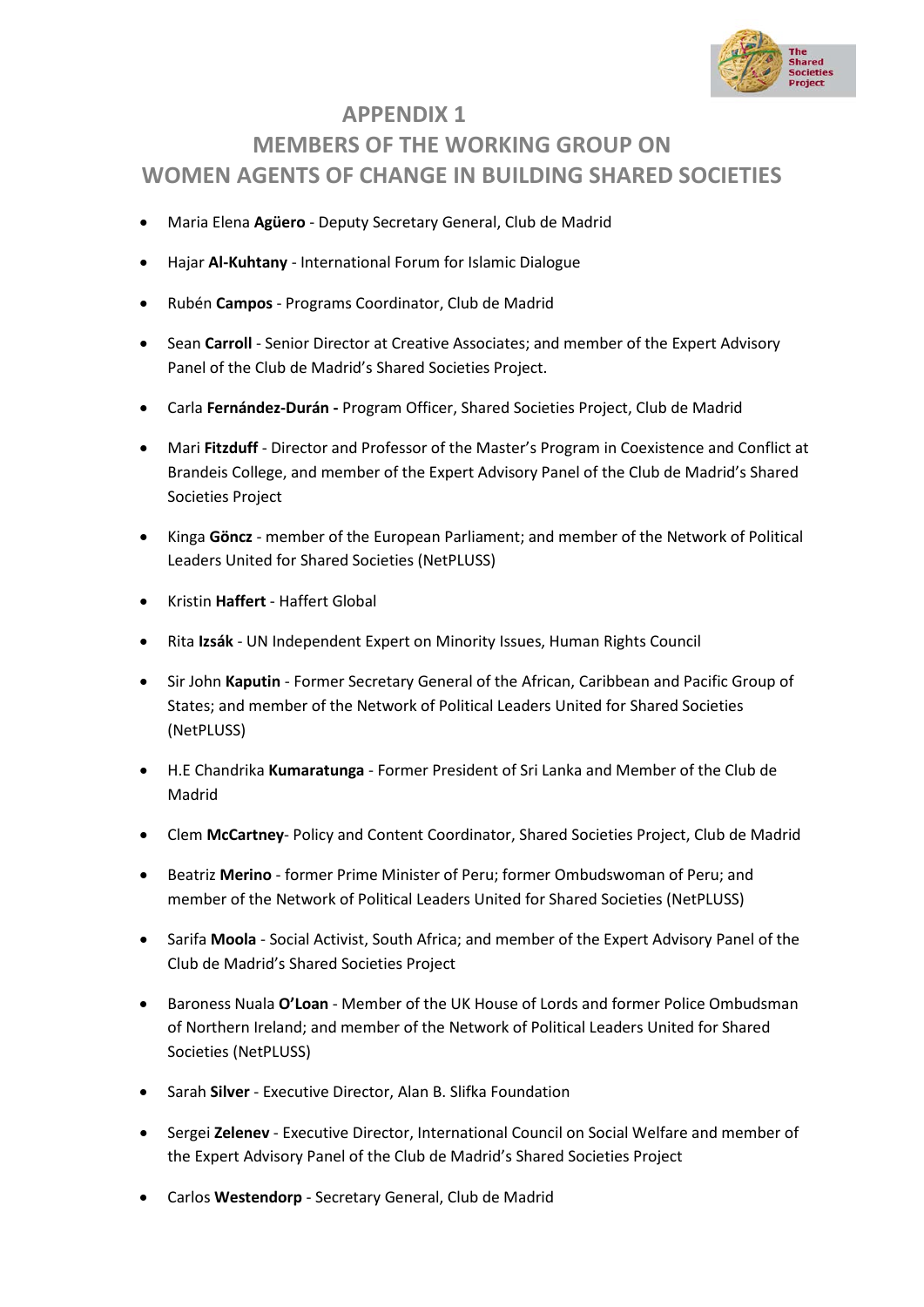

### **APPENDIX 2**

# **POSSIBLE ACTIONS TO FACILITATE WOMEN AS AGENTS OF CHANGE IN BUILDING SHARED SOCIETIES**

| <b>Categories</b>                                                   | <b>Recommendations</b>                                                                                                                                                                                                                                                                                                                                                                                                                                                                                                                                                                                                                                                                                                                                                                                                                                                               |
|---------------------------------------------------------------------|--------------------------------------------------------------------------------------------------------------------------------------------------------------------------------------------------------------------------------------------------------------------------------------------------------------------------------------------------------------------------------------------------------------------------------------------------------------------------------------------------------------------------------------------------------------------------------------------------------------------------------------------------------------------------------------------------------------------------------------------------------------------------------------------------------------------------------------------------------------------------------------|
| 1. Data<br>Participation/institutionalization<br>2.<br>of processes | Identify needs of significant marginalized and disadvantaged<br>identity groups<br>Identify groups geographically and racially disadvantaged<br>Survey data using existing surveys and indices to collect<br>disaggregated data on disadvantaged identity groups<br>Survey Collate data of minority women politicians in elected or<br>appointed office<br>Explicitly seek support from women minority leaders for Shared<br>Societies' initiatives<br>Enable parliamentarians to raise minority issues<br>Working at the city and local level and engage political leaders to<br>involve community leaders<br>Establish legally binding structures for dialogue with public<br>authorities and representation<br>Give women a right to be involved in decision making in the local<br>level<br>Identify opportunities for effective affirmative action to overcome<br>disadvantages |
|                                                                     | Create consultative institutions for development planning and<br>review of implementation, with representation for all groups and<br>government institutions                                                                                                                                                                                                                                                                                                                                                                                                                                                                                                                                                                                                                                                                                                                         |
| 3. Preparing and supporting women<br>to participate                 | Provide funding for leadership development and confidence<br>building among women from disadvantaged and marginalized<br>groups                                                                                                                                                                                                                                                                                                                                                                                                                                                                                                                                                                                                                                                                                                                                                      |
|                                                                     | Create a support platform for women in leadership to build their<br>capacities (psychological and personal)                                                                                                                                                                                                                                                                                                                                                                                                                                                                                                                                                                                                                                                                                                                                                                          |
|                                                                     | Implement programs to prepare women from disadvantaged and<br>marginalized groups for public and media positions                                                                                                                                                                                                                                                                                                                                                                                                                                                                                                                                                                                                                                                                                                                                                                     |
|                                                                     | Play a convening role for women from disadvantaged and<br>marginalized groups to provide a platform for sharing and raising<br>their profile                                                                                                                                                                                                                                                                                                                                                                                                                                                                                                                                                                                                                                                                                                                                         |